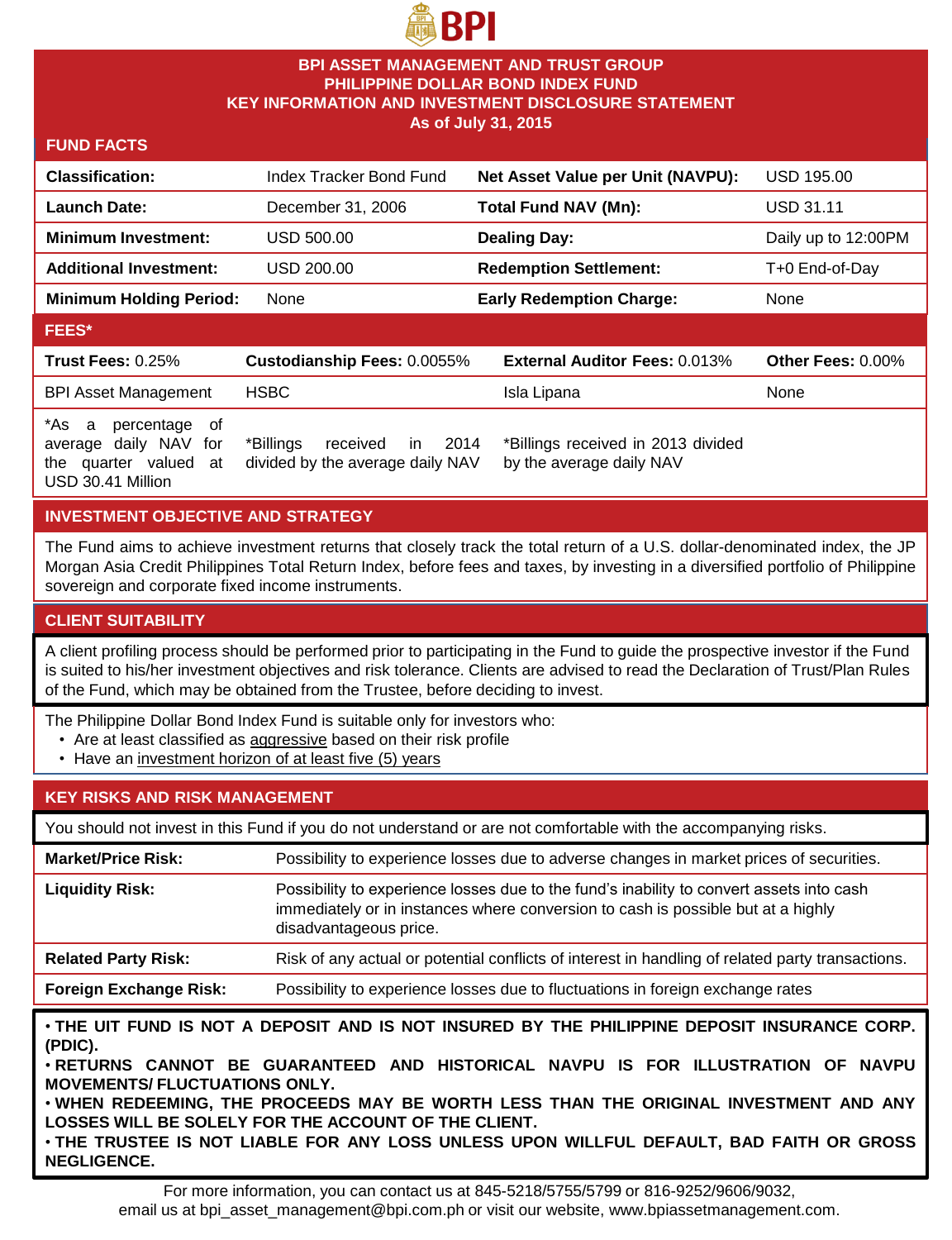## **FUND PERFORMANCE AND STATISTICS AS OF JULY 31, 2015**

(Purely for reference purposes and is not a guarantee of future results)

**NAVPU GRAPH**



| COMOLATIVE FERFORMANCE (70)                        |      |         |         |           |       |        |  |
|----------------------------------------------------|------|---------|---------|-----------|-------|--------|--|
|                                                    | 1 mo | 3 mo    | 6 mo    | 1YR       | 3YRS  | S.I.4  |  |
| <b>Fund</b>                                        | 1.08 | $-0.89$ | 0.26    | 6.84      | 12.48 | 95.00  |  |
| <b>Benchmark</b>                                   | 1.08 | $-0.73$ | 0.62    | 7.47      | 13.98 | 101.39 |  |
| <b>ANNUALIZED PERFORMANCE (%) 1</b>                |      |         |         |           |       |        |  |
|                                                    | 1YR  | 2YRS    | 3YRS    | 4YRS      | 5YRS  | S.I.4  |  |
| <b>Fund</b>                                        | 6.84 | 7.43    | 4.00    | 6.58      | 6.90  | 8.09   |  |
| <b>Benchmark</b>                                   | 7.47 | 8.18    | 4.46    | 6.98      | 7.46  | 8.50   |  |
| <b>CALENDAR YEAR PERFORMANCE (%) 1</b>             |      |         |         |           |       |        |  |
|                                                    | YTD  | 2014    | 2013    | 2012      | 2011  | 2010   |  |
| <b>Fund</b>                                        | 3.16 | 10.75   | $-5.23$ | 15.09     | 9.91  | 13.40  |  |
| <b>Benchmark</b>                                   | 3.42 | 11.47   | $-5.10$ | 15.79     | 10.44 | 13.78  |  |
| <b>PORTFOLIO COMPOSITION</b>                       |      |         |         |           |       |        |  |
| <b>Allocation</b>                                  |      |         |         | % of Fund |       |        |  |
| Government                                         |      |         |         |           |       | 68.53  |  |
| Corporates                                         |      |         |         |           |       | 29.45  |  |
| <b>Cash and Other Receivables</b>                  |      |         |         |           |       | 2.02   |  |
| <b>Maturity Profile</b>                            |      |         |         |           |       |        |  |
| Cash and Less than 1 Year<br>Between 1 and 3 Years |      |         |         |           |       | 2.02   |  |
|                                                    |      |         |         |           |       | 9.32   |  |
| Between 3 and 5 Years                              |      |         |         |           |       | 19.32  |  |
| Between 5 and 7 Years                              |      |         |         | 7.24      |       |        |  |
| Between 7 and 10 Years                             |      |         |         | 22.20     |       |        |  |
| More than 10 Years                                 |      |         |         |           | 39.89 |        |  |

| <b>NAVPU over the past 12 months</b>                                                                                                                           |        |  |  |  |
|----------------------------------------------------------------------------------------------------------------------------------------------------------------|--------|--|--|--|
| Highest                                                                                                                                                        | 197.21 |  |  |  |
| Lowest                                                                                                                                                         | 180.99 |  |  |  |
| <b>STATISTICS</b>                                                                                                                                              |        |  |  |  |
| <b>Weighted Ave Duration (Yrs)</b>                                                                                                                             | 7.27   |  |  |  |
| Volatility, Past 1 Year (%) 3                                                                                                                                  | 2.94   |  |  |  |
| Sharpe Ratio 4                                                                                                                                                 | 2.32   |  |  |  |
| Information Ratio 5<br>Not Applicable                                                                                                                          |        |  |  |  |
| Port. Weighted Yield to Maturity (%)                                                                                                                           | 3.40   |  |  |  |
| <b>Current Number of Holdings</b>                                                                                                                              | 49     |  |  |  |
| Tracking Error (3-Yr) <sup>6</sup>                                                                                                                             | 1.05   |  |  |  |
| Average Credit Rating (Moody's/S&P)<br>Baa2/BBB                                                                                                                |        |  |  |  |
| <sup>1</sup> Returns are net of fees.                                                                                                                          |        |  |  |  |
| <sup>2</sup> Since Inception as an Investment Management<br>Arrangement (IMA) on April 26, 2005                                                                |        |  |  |  |
| <sup>3</sup> Measures the degree to which the Fund fluctuates                                                                                                  |        |  |  |  |
| vis-à-vis its average return over a period of time.                                                                                                            |        |  |  |  |
| <sup>4</sup> Used to characterize how well the return of a Fund<br>compensates the investor for the level of risk taken.<br>The higher the number, the better. |        |  |  |  |
|                                                                                                                                                                |        |  |  |  |

<sup>5</sup>Measures reward-to-risk efficiency of the portfolio relative to the benchmark. The higher the number, the higher the reward per unit of risk.

<sup>6</sup>Measure of deviation between the Fund's return and benchmark returns. A lower number means the Fund's return is closely aligned with the benchmark.

\*Declaration of Trust is available upon request through branch of account.

## **TOP TEN HOLDINGS**

| <b>Name</b>      |            | % of Fund |
|------------------|------------|-----------|
| <b>RoP Bonds</b> | 2/2/2030   | 8.74      |
| <b>RoP Bonds</b> | 10/23/2034 | 8.62      |
| <b>RoP Bonds</b> | 1/14/2031  | 6.75      |
| <b>RoP Bonds</b> | 3/16/2025  | 6.61      |
| <b>RoP Bonds</b> | 1/21/2024  | 5.13      |
| <b>RoP Bonds</b> | 1/20/2040  | 4.95      |
| <b>RoP Bonds</b> | 1/15/2021  | 4.60      |
| <b>RoP Bonds</b> | 6/17/2019  | 4.31      |
| <b>RoP Bonds</b> | 1/13/2037  | 3.90      |
| <b>RoP Bonds</b> | 1/15/2032  | 3.87      |

## **RELATED PARTY TRANSACTIONS\***

The Fund has investments and trade transactions with Bank of the Philippine Islands, its subsidiaries and related parties:

Bank of the Philippine Islands – USD150,000 First Gen Corporation – USD211,978 International Container Services, Inc. – USD713,629 Petron Corporation – USD529,375 Philippine Long Distance Telephone Company – USD131,626

Investments in the said outlets were approved by the Trust Committee. Likewise, all related party transactions are conducted on an arm's length and best execution basis and within established limits.

\* Related party in accordance with BPI's internal policy.